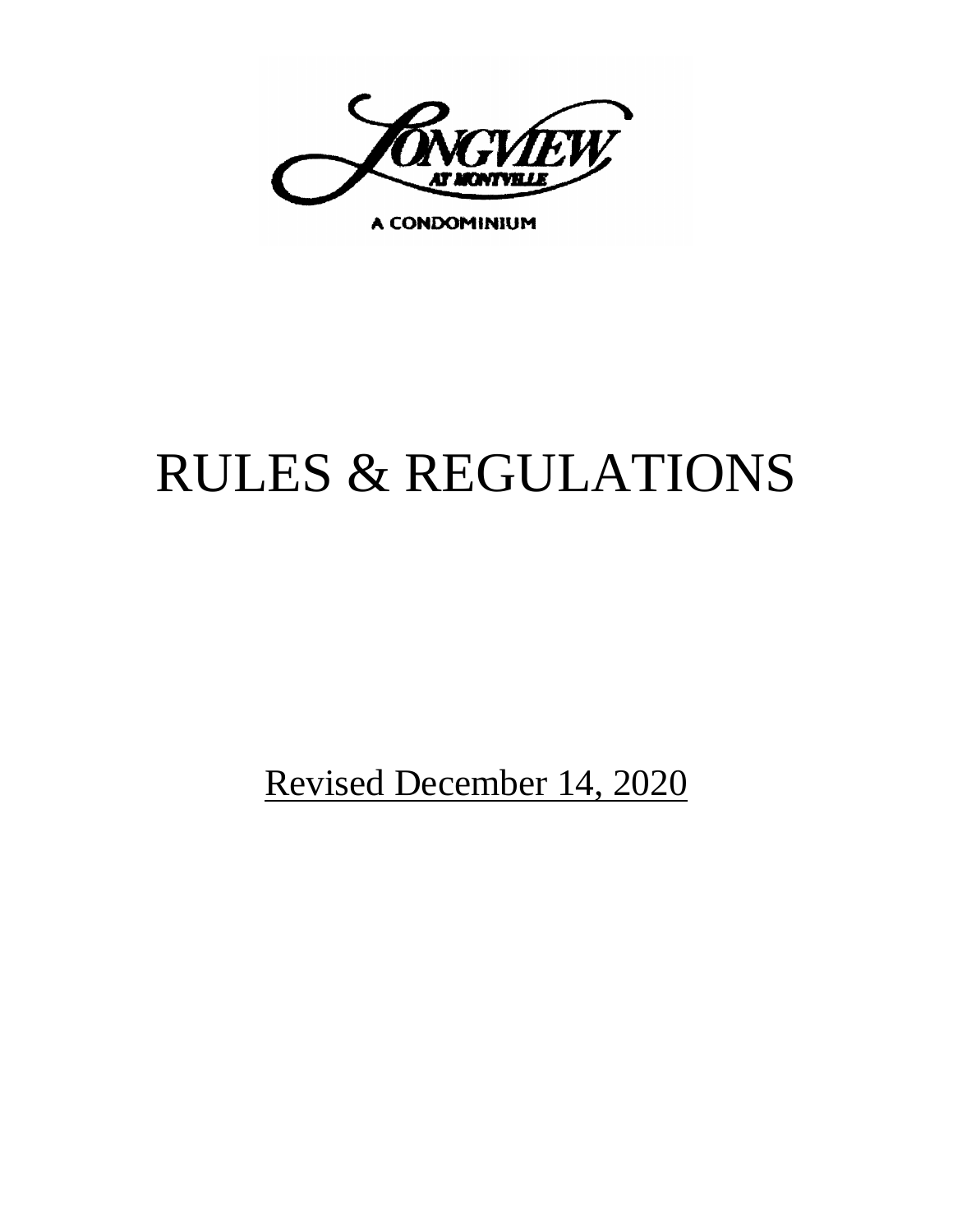# Definitions of Common and Limited Common Elements\*

"Common Elements" - Means all portions of the Longview at Montville Condominium other than the units.

"Limited Common Elements" - Means a portion of the Common Element reserved for the exclusive use of one or more, but fewer than all of the units, i.e. front porch, patio, deck and driveways.

\*As cited in "STATE OF NEW JERSEY, TITLE 46, CHAPTER 8B, NEW JERSEY CONDOMNIUM ACT."

Longview at Montville Management Office: 3 Conklin Drive, Montville, New Jersey 07045 Telephone: (973) 299-5220 Fax (973) 334-0498 Professionally Managed by: Taylor Management Company 80 South Jefferson Road, 2nd Floor, Whippany, NJ 07981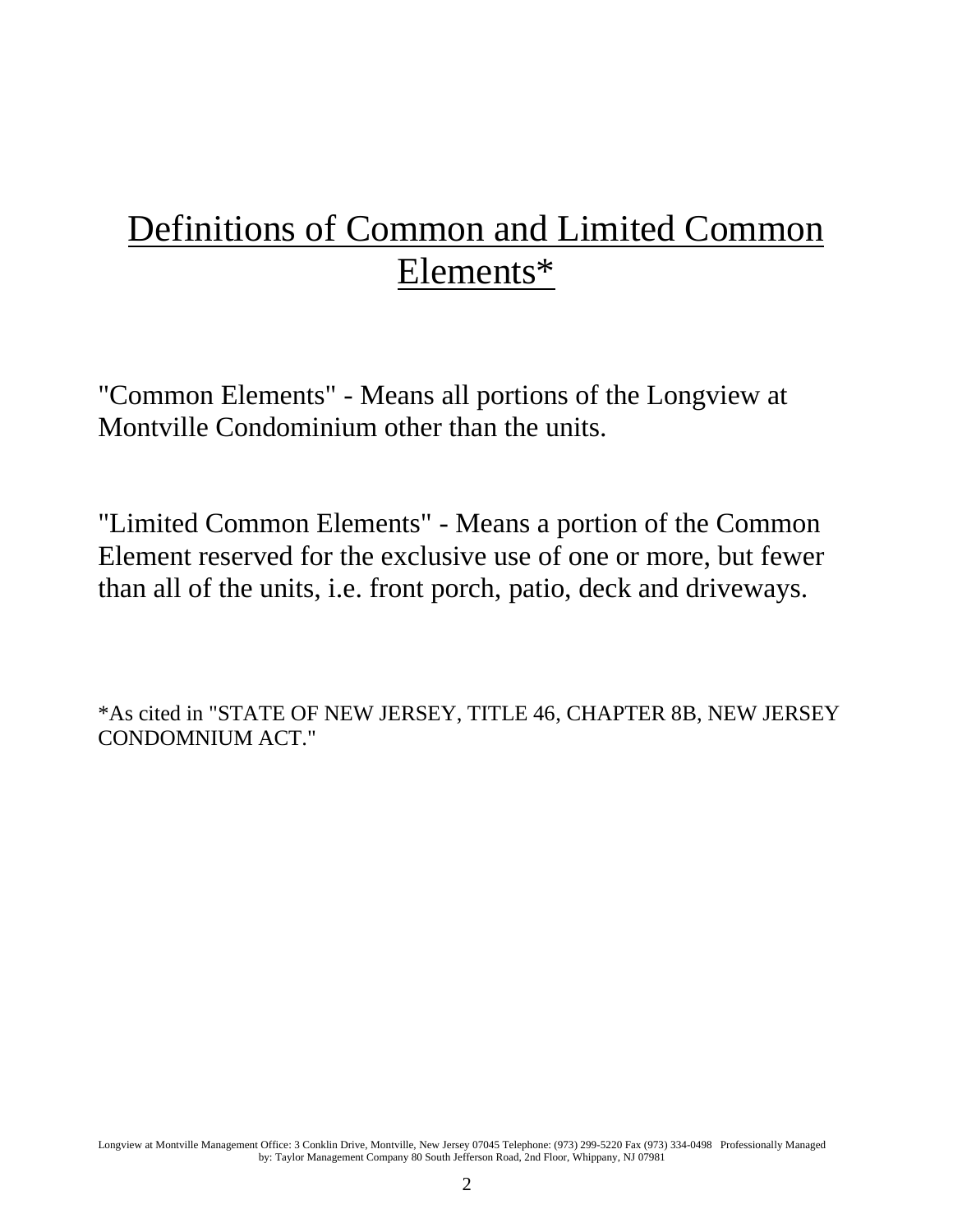# Longview at Montville Association, Inc. Rules & Regulations

# TABLE OF CONTENTS

#### Section Topic Page I. Code of Conduct 4 II. TV Satellite Dishes and Antennas 4 III. Clubhouse 4 IV. Flags 5 V. Health Club 5 VI. Leasing/Renting 6 VII. Moving Vans/Trucks 7 VIII. Noise 7 IX. Parking 7 X. Pets 9 XI. Pool 9 XII. Repairs by Unit Owners 11 XIII. Tennis Courts 11 XIV. XV. Trash Collection Cameras 12 13 XVI. Unit Ownership - General Use of Units & Common Elements 13 XVII. Badges 16 XVIII End Note 16

Longview at Montville Management Office: 3 Conklin Drive, Montville, New Jersey 07045 Telephone: (973) 299-5220 Fax (973) 334-0498 Professionally Managed by: Taylor Management Company 80 South Jefferson Road, 2nd Floor, Whippany, NJ 07981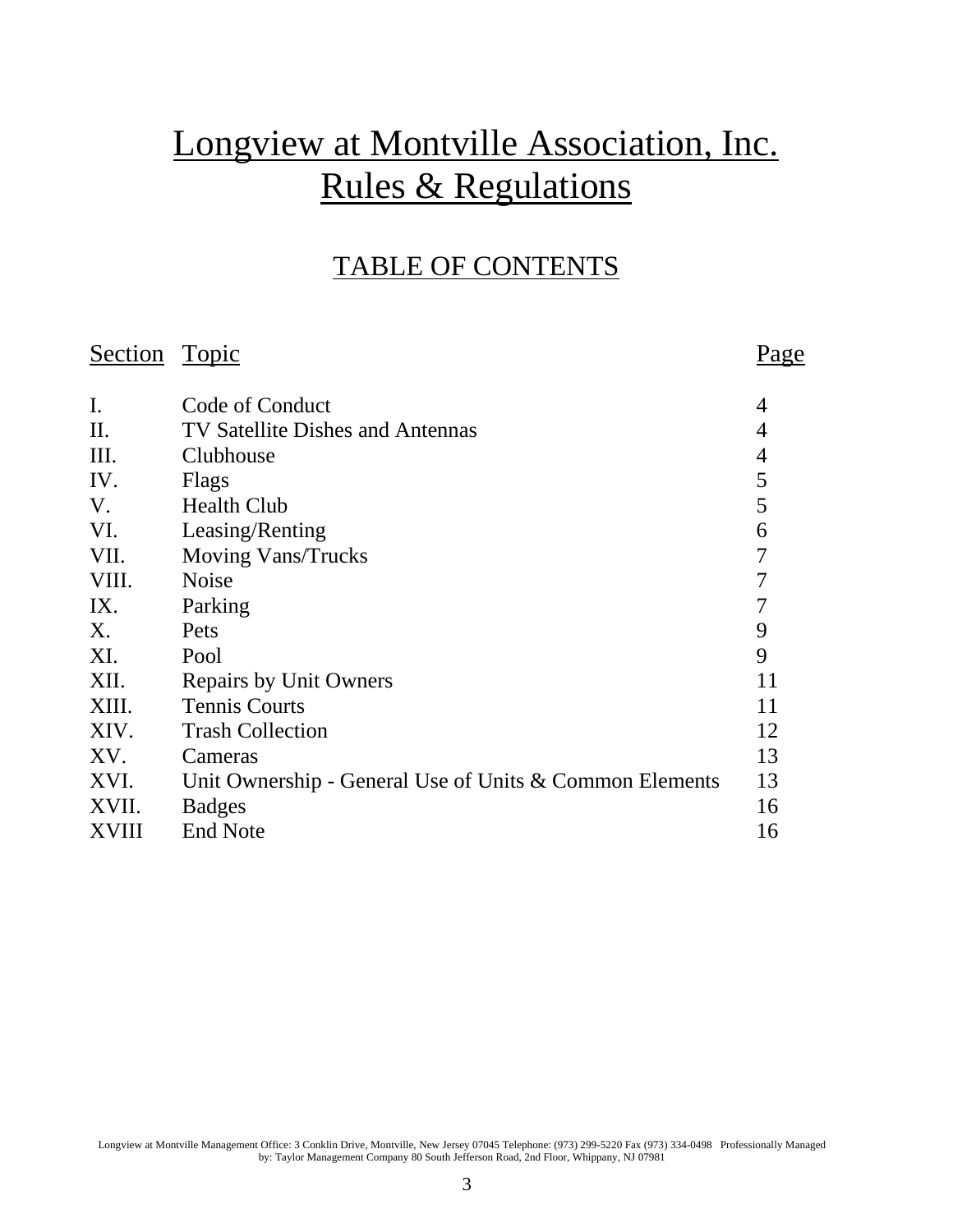# Longview at Montville Association, Inc. Rules & Regulations

The Rules and Regulations set forth in this document are in addition to any rules, regulations or restrictions contained in the Master Deed and By-Laws. In the event of any inconsistency between these Rules and Regulations and the terms of the Master Deed or By-Laws, the terms of the Master Deed and By-Laws will be controlling.

#### I. **CODE OF CONDUCT**

All residents and members of the Association ("member(s)") shall treat all employees, agents, representatives and all other members, including without limitation, board members with common decency and respect. No member shall harass, threaten, berate, or intimidate any other member, board member, employee, agent or representative of the Association or act in an abusive or belligerent manner toward any such person. All members must act to promote a friendly community and refrain from creating, promoting, or contributing to a hostile work environment for the Association's employees, agents or representatives. No member shall knowingly act in any manner whatsoever that would adversely affect the Association or its membership through misrepresentations, false statements, or improper complaints to governmental entities. Lack of compliance with this Code of Conduct is subject to action by the Association.

### **II. TV SATELLITE DISHES AND ANTENNAS**

Unit Owners must refer to the Satellite Dish Antenna Packet; which includes a Modification Request Form and a License Agreement Form available in the Management Office, prior to any installation on Common Elements. Unit Owners wishing to install these items must submit a Modification Form through the Management Office for approval prior to any installation on Common Elements.

#### **III. CLUBHOUSE**

- A. The clubhouse is available for the use and enjoyment of Unit Owners.
- B. Reservations for the use of the Party Room must be made at least four (4) weeks in advance with the Longview Management Office located in the clubhouse.
	- 1. The user fee and security deposit must be paid at the time the reservation is made.
	- 2. The Unit Owners reserving the Party Room shall execute the then current form of User Agreement.
- C. All reservations must be made in the name of the Unit Owner who assumes full responsibility for any damages to the Party Room, and shall be responsible for the function.
- D. Reservations for the use of the Party Room do not include the surrounding areas of the clubhouse; the use of the pool; or the pool areas.

Longview at Montville Management Office: 3 Conklin Drive, Montville, New Jersey 07045 Telephone: (973) 299-5220 Fax (973) 334-0498 Professionally Managed by: Taylor Management Company 80 South Jefferson Road, 2nd Floor, Whippany, NJ 07981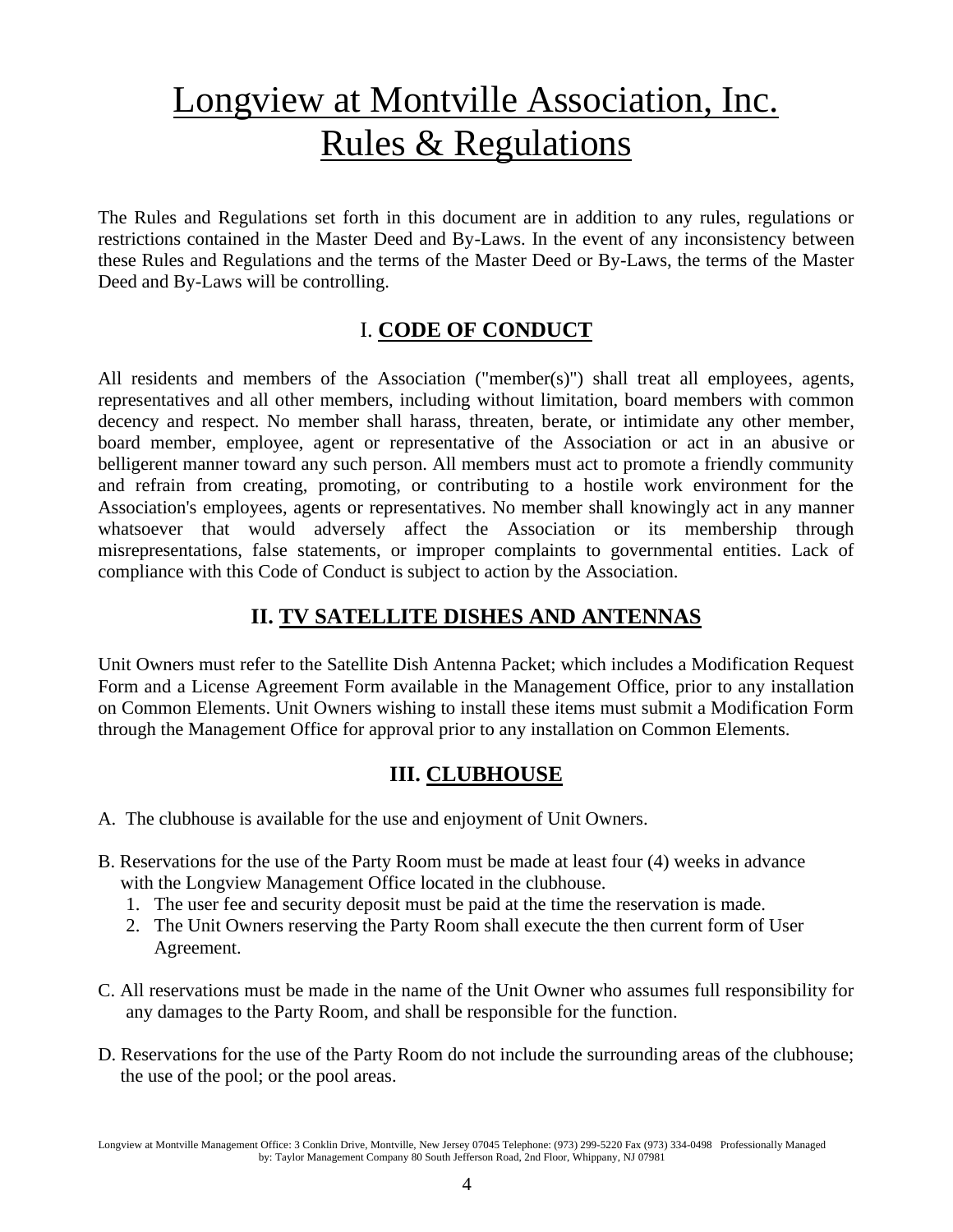- E. A gathering of Unit Owners for functions may use the Party room at no charge, if the room is not otherwise reserved. The Unit Owners shall clean up the facility. No outside guests are permitted at gatherings of Unit Owners. A copy of the guidelines regulating these functions is available in the management office. Compliance with these guidelines is mandatory.
- F. The capacity of the Party Room is 100 people.
- G. Functions held Sunday through Thursday must end by midnight. On holiday evenings, Friday and Saturday evenings, functions must end by 1:00 a.m.
- H. Certificates of Insurance covering outside firms performing services at the facility are required demonstrating proof of Contractor's Liability and Worker's Compensation coverage, and must be provided to the management office in advance of the function. Proof of Homeowner's liability and Host Liquor liability insurance coverages are also required. Limits for the foregoing coverages shall not be less than the amount specified in the Use Agreement. These certificates must name Longview, the Board of Trustees, and their respective employees, agents and officers, as additional insured.
- I. Unit owners shall be responsible for the behavior of all guests, whether or not invited, and will arrange for admission of all guests to the building in such a way as not to inconvenience or diminish the security of the other residents.
- J. The Party Room is not available for business, charitable or political functions, without the express written consent of the Board of Trustees.
- K. Pets, except for assistive animals, are not permitted in any areas of the clubhouse.
- L. Smoking is not permitted in any area of the clubhouse.
- M. No swimwear or bare feet are permitted in the clubhouse at any time.

# **IV. FLAGS**

- A. Flagpoles may not be erected in the ground
- B. Flags other than the American Flag may not be hung or displayed on the Common Elements or Limited Common Elements of the Condominium at any time.
- C. The American Flag may be hung or displayed on the Limited Common Elements and is subject to "any reasonable restriction pertaining to the time, place or manner of displaying the flag that is necessary to protect a substantial interest of the Condominium Association."

# **V. HEALTH CLUB**

- A. Each Unit will receive one fob for their personal use. Second fobs or replacement fobs are available for \$50.00 each. (Maximum two fobs per unit).
- B. Entry to the health center shall be from the side entrance door only.

Longview at Montville Management Office: 3 Conklin Drive, Montville, New Jersey 07045 Telephone: (973) 299-5220 Fax (973) 334-0498 Professionally Managed by: Taylor Management Company 80 South Jefferson Road, 2nd Floor, Whippany, NJ 07981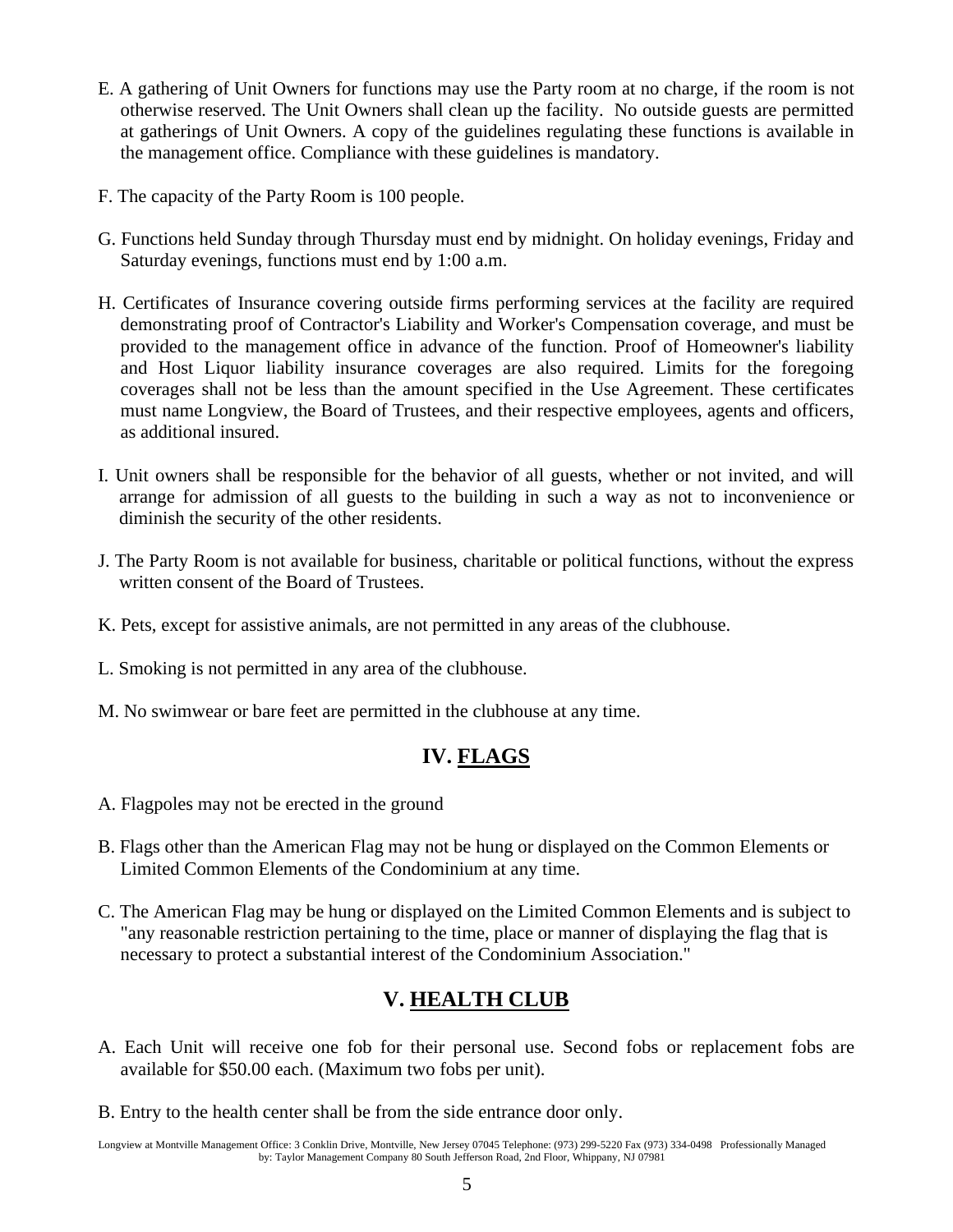- C. Unit Owners, who wish to use the health club, must provide a signed release and waiver letter to Longview on such forms as Longview may provide, prior to being granted access.
- D. Guests will not be permitted at any time.
- E. No one under the age of 16 is permitted to use the Health Club. Teenagers between the ages of 16 and 18 must obtain from and return to the Management Office a Waiver form signed by their parent or guardian prior to any use.
- F. Shirts must be worn at all times when using the health club facilities.
- G. Swimsuits are allowed in the Sauna and lavatories. Foot coverings must be worn walking to and from these areas.
- H. Unit Owners, their residents and tenants, using the health club are responsible for any damage, outside of normal wear and tear, and will be assessed accordingly.
- I. Professional trainers may be used for exercise and tennis lessons; provided that:
	- 1. All lessons are with an instructor and up to two unit owners.
	- 2. Copies of appropriate insurance and waiver forms have been submitted for prior approval.
	- 3. That lessons are provided during the following hours:
		- a. Health Club Weekdays only
		- b. Tennis Weekdays only
- J. As a courtesy to all Unit Owners, when a person is waiting for any equipment, a 30-minute time limitation shall apply.
- K. Any infraction of the above provisions can result in forfeiture of Health Club privileges.

#### **VI. LEASING/RENTING**

- A. A part of unit may not be rented at any time.
- B. Subleases are not permitted.
- C. Rentals may not be for a term of less than (1) year.
- D. All executed Leases with the Longview at Montville Condominium Lease Rider and the Rules and Regulations attached must be delivered to the Management Office, prior to a tenant's occupancy. If a Lease and attachments (Rider and Rules & Regulations) are not provided prior to (1) the tenant's occupancy or, (2) expiration of an existing Lease that is being renewed, the Unit Owner is subject to a fine of \$25.00 per day for not-compliance.
- E. Unit Owners shall be liable for all monetary penalties resulting from their tenant's violations of the Condominium Documents or damage to limited common or common areas.
- F. Upon commencement of a new or renewed tenancy after October 10, 2011, a tenant or Unit Owner will be required to pay; (a) a refundable security deposit of \$1,000.00; (b) a nonrefundable move in fee of \$250.00; and (c) a non-refundable move out fee of \$250.00. Both (a)

Longview at Montville Management Office: 3 Conklin Drive, Montville, New Jersey 07045 Telephone: (973) 299-5220 Fax (973) 334-0498 Professionally Managed by: Taylor Management Company 80 South Jefferson Road, 2nd Floor, Whippany, NJ 07981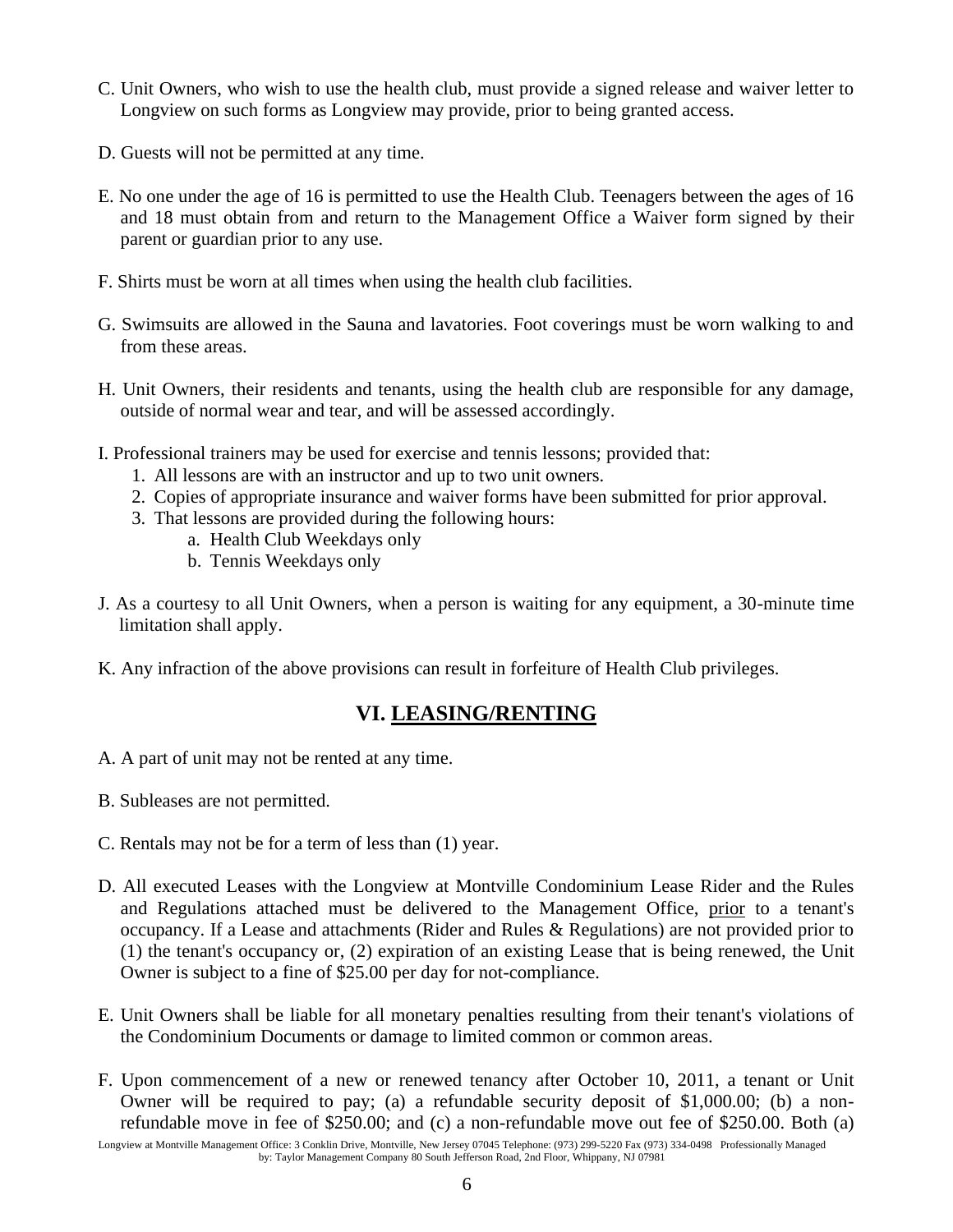and (b) must be paid prior to occupancy if a new tenant or upon renewal of a Lease and (c) must be paid prior to the Unit being vacated by the tenant.

- G. At least seven (7) days advance notice is required by the tenant to the on site Managing Agent prior to moving in or out of the Unit.
- H. All provisions of the Resolution establishing the Longview at Montville Condominium Lease Rider, and the Rider itself, not specified above, are incorporated by reference herein.
- I. Any person residing in a Unit for more than 30 days in any 90 day period will be deemed to be a Tenant unless the Unit Owner is able to demonstrate by proof satisfactory to the Board that the person is not a tenant. The claim that any person does not pay rent shall not be satisfactory proof that such person is not a Tenant, unless such person is the Units Owner's child, mother or father.

#### **VII. MOVING VANS/TRUCKS & SIMILAR SIZED VEHICLES**

Moving vans and/or moving trucks may not park on the driveways or grass areas at any time. Likewise, *any* similarly sized or multi-axle commercial vehicles are also prohibited from parking on the driveways and grass areas.

Storage pods are not permitted in the street, driveways or grass areas.

Unit Owners assume full responsibility for any damages to the driveway or grass areas resulting from a violation of this rule.

### **VIII. NOISE**

- A. No noxious or offensive activities shall be carried on in or upon the Common Elements or any Unit nor, shall anything be done therein, either will fully or negligently, which may be or become an annoyance or nuisance to the other residents in the Condominium. "Nuisance" is defined as the disturbance of a person's use of their own property in a manner that is injurious to their or other resident's health or safety and "annoyance," means an activity that occurs repeatedly or is of such duration or disturbance that it would cause a person of normal sensibilities to find that it renders their use of their Unit for normal residential uses unpalatable. (See also Montville Township Ordinance Section Chapter 9.0-8.170, "unnecessary noise; improper use of vehicles").
- B. No noise shall be permitted on the Common Elements that would disturb the peace of a person of ordinary sensitivity, between 9:00 p.m. and 8:00 a.m., Monday through Friday, and between 10:00 p.m. and 9:00 a.m. on weekends or holidays.

### **IX. PARKING**

- A. Longview Unit Owners and tenants must park their vehicles either in their garage or driveway at all times.
	- 1. On-street parking is allowed on those designated streets where permitted but, only between marked signs.

Longview at Montville Management Office: 3 Conklin Drive, Montville, New Jersey 07045 Telephone: (973) 299-5220 Fax (973) 334-0498 Professionally Managed by: Taylor Management Company 80 South Jefferson Road, 2nd Floor, Whippany, NJ 07981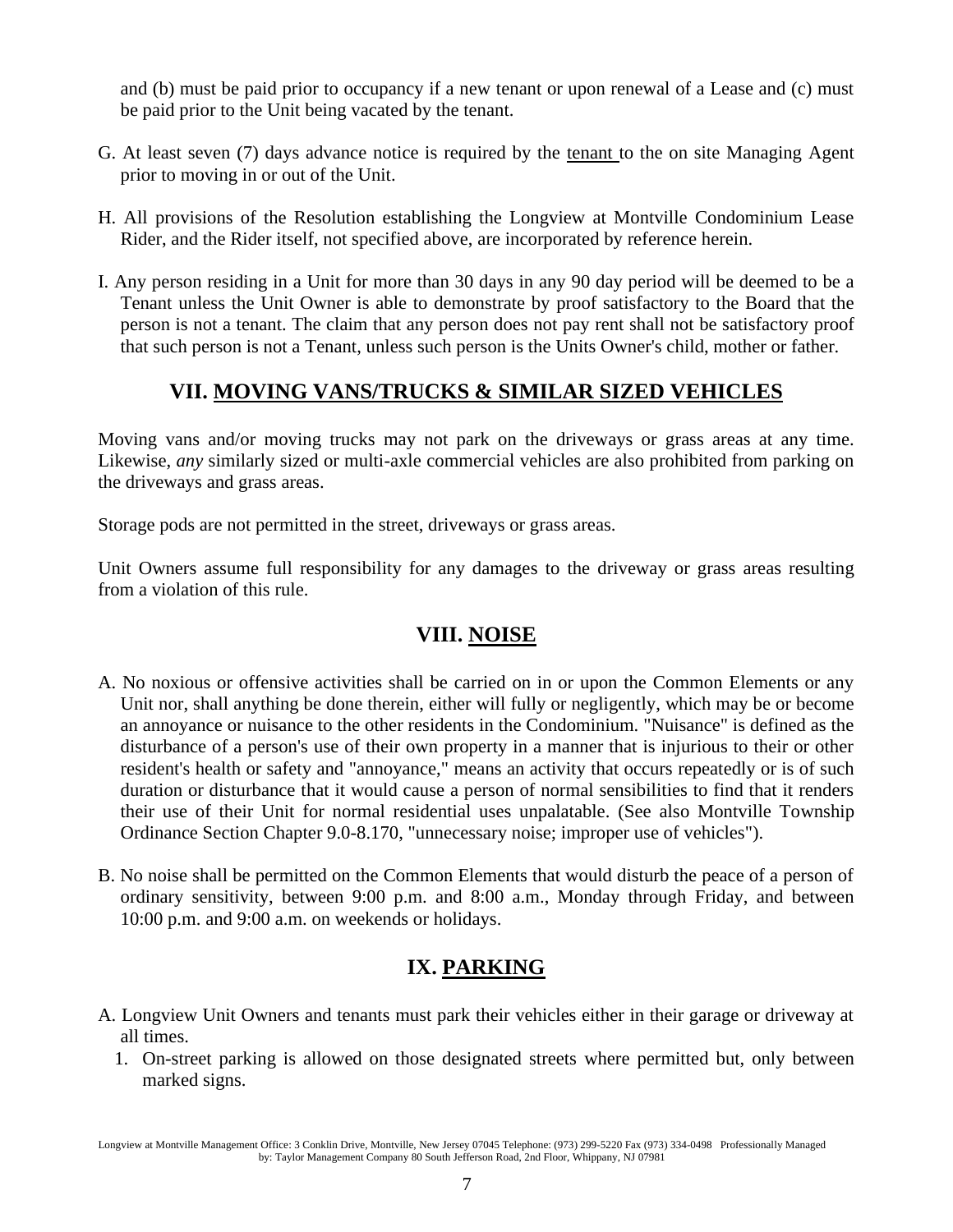- 2. Clubhouse parking is permitted only when attending a function or visiting the Clubhouse or, using the pool, tennis courts or health club.
- B. Guest parking shall be available in designated LINED parking areas THROUGHOUT THE COMPLEX. Unit Owners and tenants of Unit Owners shall not park in LINED areas designated for guest parking or overflow. Upon meeting specified criteria, a parking permit can be obtained from the Management Office to utilize a designated overflow parking area.
- C. Parking is not permitted on any unpaved areas.
- D. In accordance with Section 3.1.4 of the U.S. Postal Service, USPS employee's access to mail receptacles cannot be impeded. Residents Must NOT park vehicles 15 ft. in front and 15 ft. behind the cluster mail boxes (or the Postmaster may withdraw delivery service).
- E. No repairs or maintenance of motor vehicles shall be performed on any Common or Limited Common Element, except that residents may use their own driveways to wash and clean their own vehicles.
- F. The following vehicles shall not be parked in any area of the community, except within a Unit Owner's garage:
- 1. Panel trucks
- 2. Limousines
- 3. Vans without side windows
- 4. Vehicles with expired or missing license plates
- 5. Vehicles with car covers
- 6. Inoperable vehicles
- 7. Any vehicle with commercial lettering.
- 8. A stored vehicle (defined in "G" below).
- G. Vehicles may not be stored in LINED guest parking OR OVERFLOW (with or without a permit) areas. A vehicle not moved after a period of four (4) consecutive days will be considered a stored vehicle, and will be towed or booted at the Unit Owner's expense and liability.
- H. Any vehicle parked in violation of parking rules may be towed and stored or booted at the Unit Owner's expense, including vehicles belonging to Unit Owner's tenants or guests.
- I. Revere Court parking will be by assigned resident spots. All parking must be within the painted lines. It is a violation for a resident to park in another resident's assigned spot, without the consent of said resident. All guest vehicles must park in guest parking spots.
- J. Vehicles with "For Sale" signs are prohibited from parking anywhere on the property, other than in garages.
- K. Unless actively engaged in the performance of services (permitted Monday through Friday, 7:00 a.m. to 6:00 p.m. or Saturday 9:00 a.m. to 6:00 p.m.) within Longview, vehicles containing any commercial lettering/identification or business apparatus, i.e., ladders, tools, plows, racks, etc., are prohibited from parking in a driveway or anywhere on the property, other than in a garage.

Longview at Montville Management Office: 3 Conklin Drive, Montville, New Jersey 07045 Telephone: (973) 299-5220 Fax (973) 334-0498 Professionally Managed by: Taylor Management Company 80 South Jefferson Road, 2nd Floor, Whippany, NJ 07981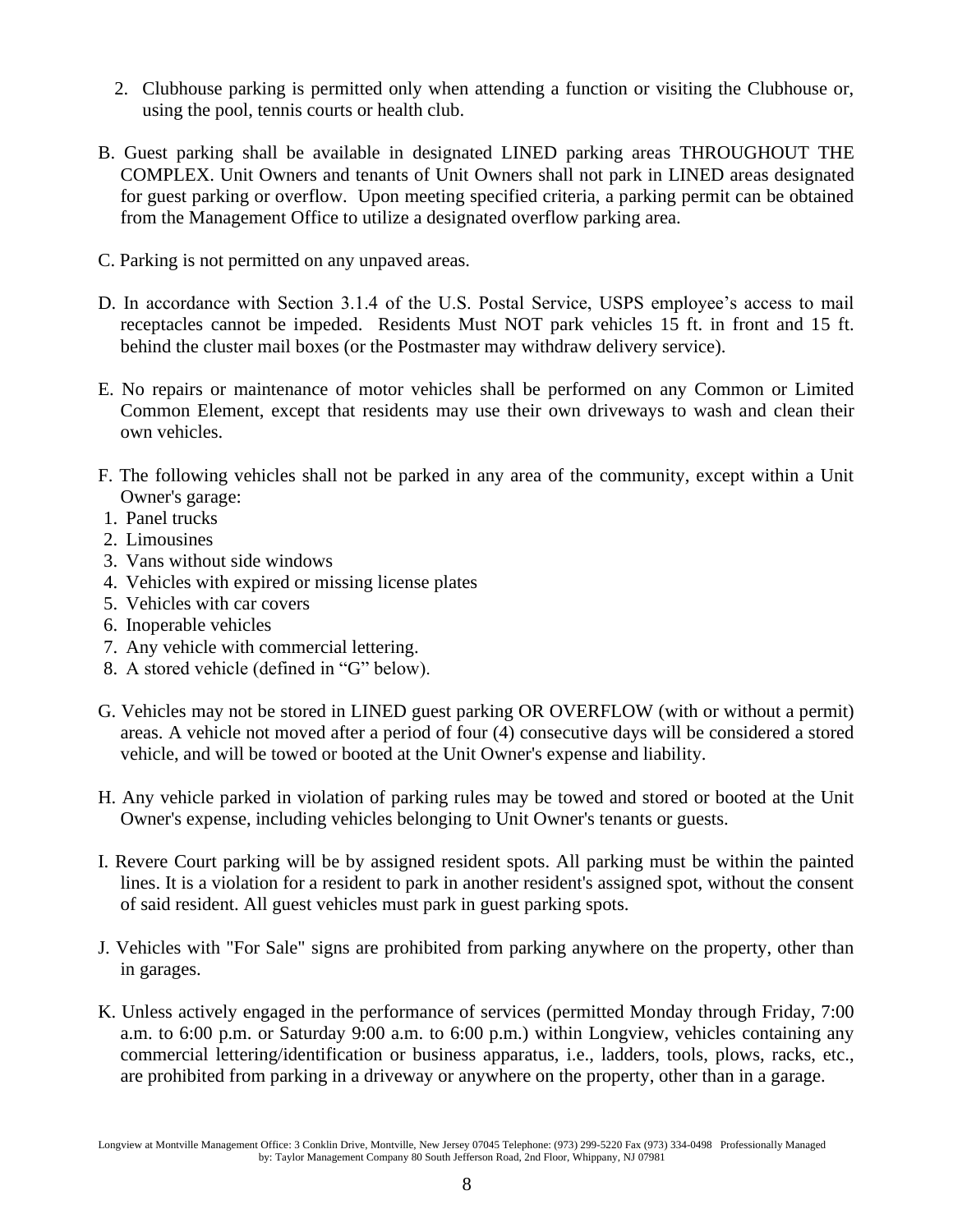L. Boat trailers and boats, recreational vehicles, mobile homes, vehicles exceeding twenty (20') feet in length (other than a moving van/truck performing service) shall not be permitted in any area of the community.

# **X. PETS**

- A. When outside of the unit, all pets must be leashed and kept within 6 feet of their owners; and may not be left unattended.
- B. As per Section 105-22.1, of the Code of the Township of Montville, dog must be walked on paved areas only and all solid waste must be immediately removed and disposed of in a sanitary manner. (Waste may not be disposed of in sewers.) In addition, dogs are not to be permitted to soil any driveways; nor may they soil any grassy areas whereby soiling is defined as the disbursement of any bodily (animal) waste.
- C. Residents shall take whatever steps are necessary to insure that their pets do not make excessive or untimely noise - as defined in section *VII. Noise.*
- D. Any animal prohibited by law is prohibited in any unit in the community.
- E. Pets are not to be tethered on any Common Element.
- F. All pets, which the Township of Montville requires to be licensed, must be so licensed. Municipal tags are to be worn at all times.

#### **XI. POOL**

Badges are required by all owners, residents, tenants and guests while using the Pool facilities. (See Badge Section XVI.)

- A. The pool and pool area will be closed and may not be utilized when lifeguards are not on duty.
- B. Swimming is prohibited when lifeguards are not on duty.
- C. Use of the pool is at the risk of owners, their tenants and guests.
- D. Persons using the pool must follow the direction of the lifeguards. Failure to obey the lifeguards may result in the suspension of pool rights. The lifeguards have control of the pool and pool area. If any resident disagrees with the judgment of a lifeguard the resident may not ignore the direction of the lifeguard. The resident may register any complaint concerning an action of the lifeguard with management. All residents and guests shall treat lifeguards in a manner consistent with the requirements of Section I of these Rules.
- E. Persons under the influence of drugs or alcohol are not permitted in the pool.
- F. Diving is not permitted.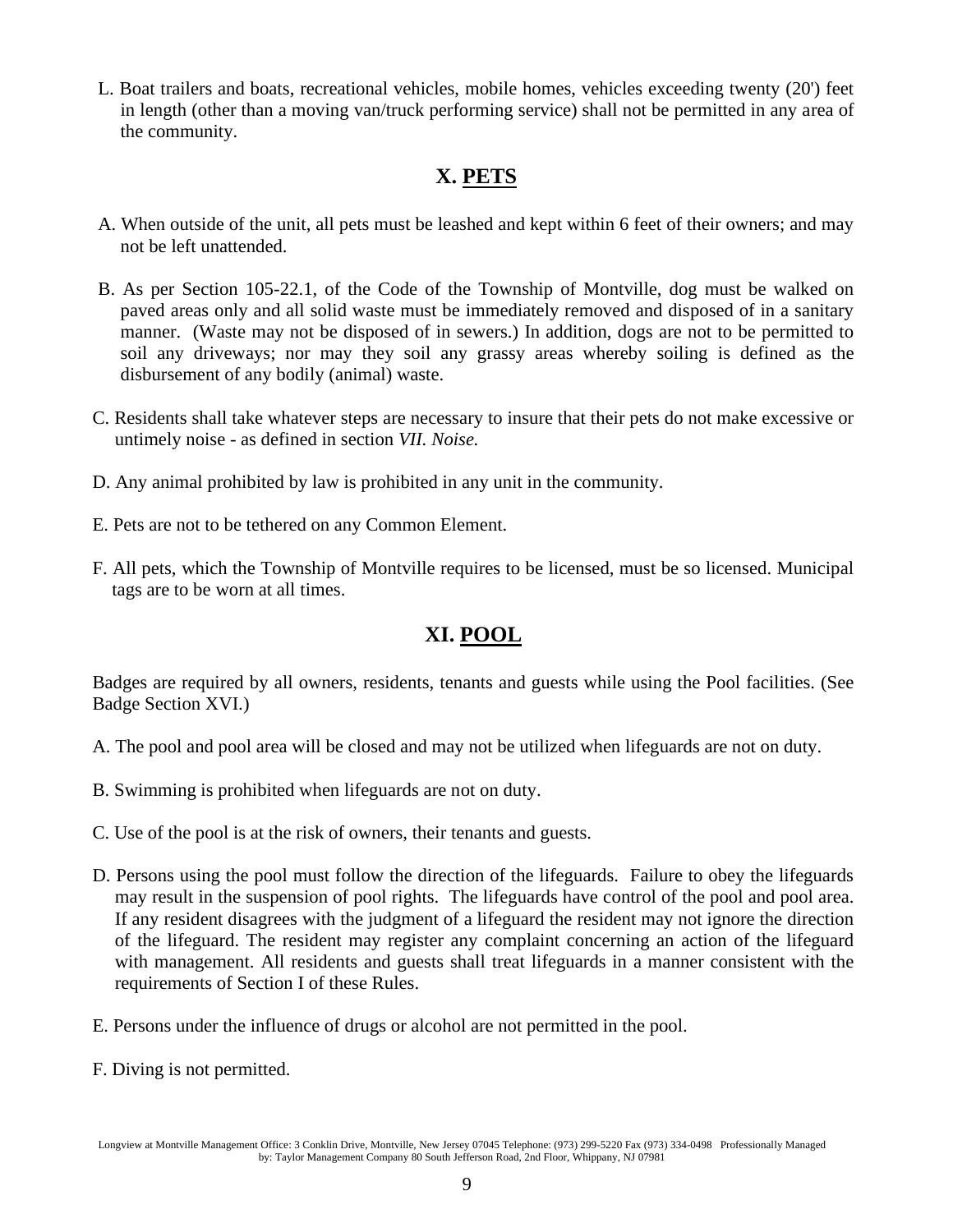- G. Rafts or any other flotation devises, other than personal swim supports or noodles, are prohibited in the pool.
- H. Children under twelve (12) years of age must be accompanied and supervised by an adult. Failure to adequately supervise children will result in immediate removal from the pool area.
- I. Children under the age of (4) and all other children unable to swim must be accompanied in the pool by an adult.
- J. Infants/children in diapers must wear waterproof diapers (not disposable) while in the pool. Soiled diapers of any kind shall not be discarded in the pool garbage can(s) or the clubhouse garbage can(s). Diapers must be disposed of at the owner or tenant's unit.
- K. Reserving chairs or tables is not permitted.
- L. Six Badges are provided per unit. In addition, two guest passes are available per unit for a fee of \$5.00 per guest per day.
- M. Guests are defined as anyone who is not a full-time resident of Longview, including emancipated children who are not full-time residents.
- N. No smoking is permitted while in the pool area.
- O. No glass containers are permitted in the pool area.
- P. No food may be eaten in the pool.
- Q. No swimwear or bare feet are permitted in the clubhouse at any time.
- R. Swimwear is allowed in the lavatories. Foot coverings must be worn walking to and from these areas.
- S. Cooking is not allowed in the pool area.
- T. Pets, except for assistive animals, are not permitted in the pool areas.
- U. Everyone at the pool is responsible for picking up after herself or himself, and all garbage must be disposed of in the proper receptacles or taken home.
- V. Entranceway or steps into the pool must be kept clear and unblocked at all times.
- W. Toys should not be left around the pool. Water guns are not permitted.
- X. The pool or surrounding areas may not be reserved/rented by Unit Owners.
- Y. No alcoholic beverages are permitted at any time around the pool area including but not limited to parties, special events or holidays.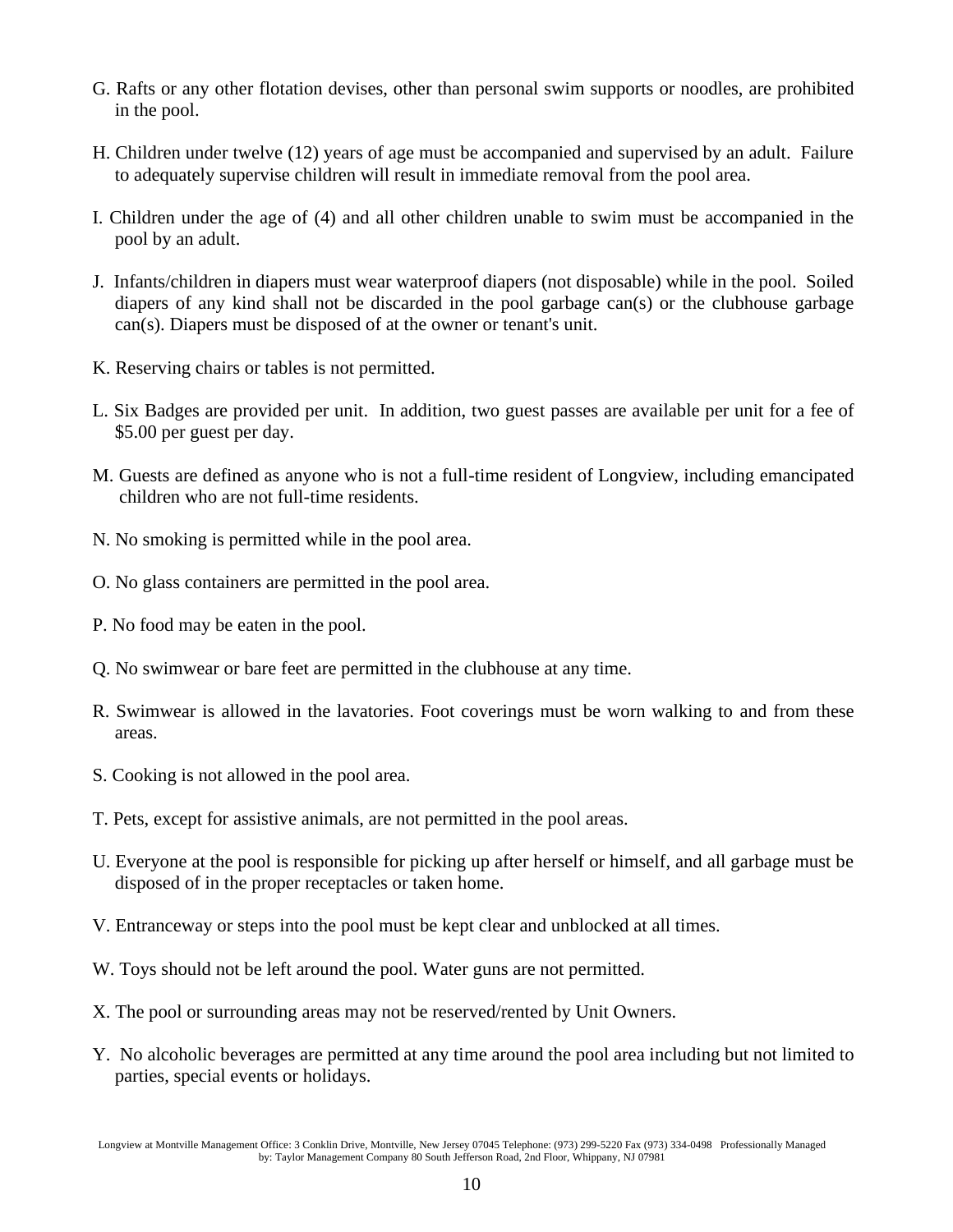Z. No Lap Swimming will be permitted on Saturday or Sunday between the hours of 1:00 p.m. and 5:00 p.m.

#### **XII. REPAIRS BY UNIT OWNERS**

Construction vehicles are permitted in the community between the hours of 7:00 a.m. and 6:00 p.m. Monday through Friday, and 9:00 a.m. and 6:00 p.m. on Saturdays. They are not permitted at other times except in an emergency. All exterior repairs shall require prior written approval of the Board of Trustees. No exterior repairs are allowed on Sunday except for emergencies.

#### **XIII. TENNIS COURTS**

- A. Each unit will receive one fob for their personal use. Second fobs or replacement fobs are available for \$50.00 each. (Maximum two fobs per unit).
- B. Courts will open from 7:00 a.m. until dusk during the tennis season.
- C. Proper tennis attire, including shirts and non-marking sneakers are required when on the courts.
- D. Court time can be reserved up to two days in advance by signing the board. One hour per day, per unit for singles; and two hours per day, per unit for doubles. (In doubles, a minimum of two of the players must be residents.) Starting time will be on the hour.
- E. Court time will be held (10) minutes after scheduled starting time, after which, the court will be deemed vacant. The hour time limit starts with the scheduled starting time, not actual starting time.
- F. If other are waiting, maximum time on the court is one hour at a time for singles; and two hours at a time for doubles.
- G. No resident may simultaneously be playing on the tennis court and be listed on the waiting list.
- H. No guests are allowed unless playing tennis with a resident.
- I. Children under the age of fourteen (14) must be accompanied and supervised by an adult.
- J. Pets are not permitted within the court area.
- K. Use of Tennis Courts is limited to Tennis and Pickleball. No other activity is permitted.
- L. Pickleball players MUST leave the tennis nets at the set height. The net handles may not be moved or "put down." Any court tape or other modification set to denote the pickleball court must be removed after any game. Permanent court markings are not permitted. Court time as outlined in "D." above, and all other provisions of this section additionally relate to pickleball.
- M. Tennis lessons are not permitted from 7-10 a.m. and 5-8 p.m. daily. Tennis lessons are also not allowed on weekends or holidays. The court must be reserved as per Tennis Rule D.

Longview at Montville Management Office: 3 Conklin Drive, Montville, New Jersey 07045 Telephone: (973) 299-5220 Fax (973) 334-0498 Professionally Managed by: Taylor Management Company 80 South Jefferson Road, 2nd Floor, Whippany, NJ 07981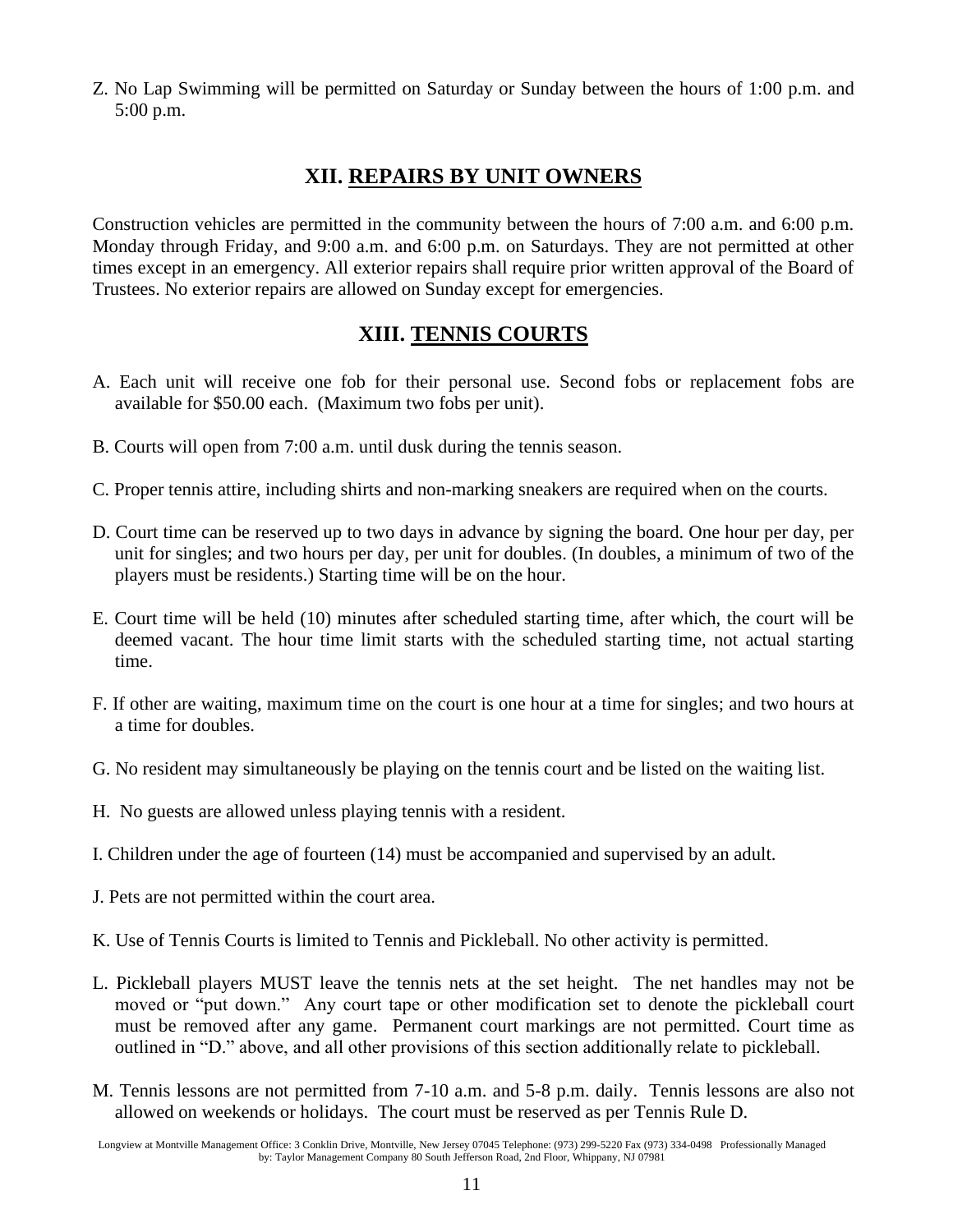- N. Players are required to sign in when entering the courts.
- O. Any infraction of the above provisions can result in forfeiture of Tennis Court privileges.

#### **XIV. TRASH COLLECTION**

- A. All trash collection is subject to regulations as established by Montville Township.
- B. For garbage and recycle materials, each Unit must provide at least one container/trashcan with cover that is secure to preclude trash/recycle materials from spilling in the event container/trashcan falls over. Containers and trashcans must be kept in the garage at all times.
- C. All garbage must be placed in plastic bags, fastened at the top and then placed into a secured trashcan(s) in accordance with B above. No trash may be placed curbside in plastic or paper bags.
- D. Trashcans with secured covers may be placed curbside after 7:00 p.m. on the evening prior to collections. The empty trashcans should be returned to the garage as soon as possible on the day of collection.
- E. Recyclables may be placed curbside after 7:00 p.m. on the evening prior to collections. Metal, glass, plastic and newspapers are to be commingled in a secured covered container in compliance with Township rules. Milk crate or similar containers without secured covers are prohibited. Cardboard boxes are considered recyclables and are not garbage materials.
- F. Bulk trash, other than as noted in paragraph "G" below is picked upon on Thursdays. No bulk trash shall be placed in plastic or other bags but shall be stacked, bundled and place curbside next to the trash container.
- G. For large items, i.e. refrigerators, stoves, carpeting, furniture etc., unit owners must call the current rubbish collector for pick-up of these items on a designated date. The large items may not be put curbside until after 7:00 p.m. the evening prior to collection.
- H. No recyclables, any items referenced in "F and G" above, or any other trash may be placed on grass areas.
- I. No dumpsters or similar containers for accumulating garbage or debris are permitted on the streets, driveways or grass areas.
- J. Revere Court residents must place their household trash only (as defined by Montville Township regulations) in the dumpsters provided. There is no individual curbside pick-up. Recyclable materials are to be placed in cans at the dumpster site(s) on the appropriate pick-up dates. Only Revere Court residents may use Revere Court dumpsters.
- K. If the Township of Montville revises its trash and/or recyclable regulations, these regulations will be deemed to be amended to be consistent with the regulations of the Township.

Longview at Montville Management Office: 3 Conklin Drive, Montville, New Jersey 07045 Telephone: (973) 299-5220 Fax (973) 334-0498 Professionally Managed by: Taylor Management Company 80 South Jefferson Road, 2nd Floor, Whippany, NJ 07981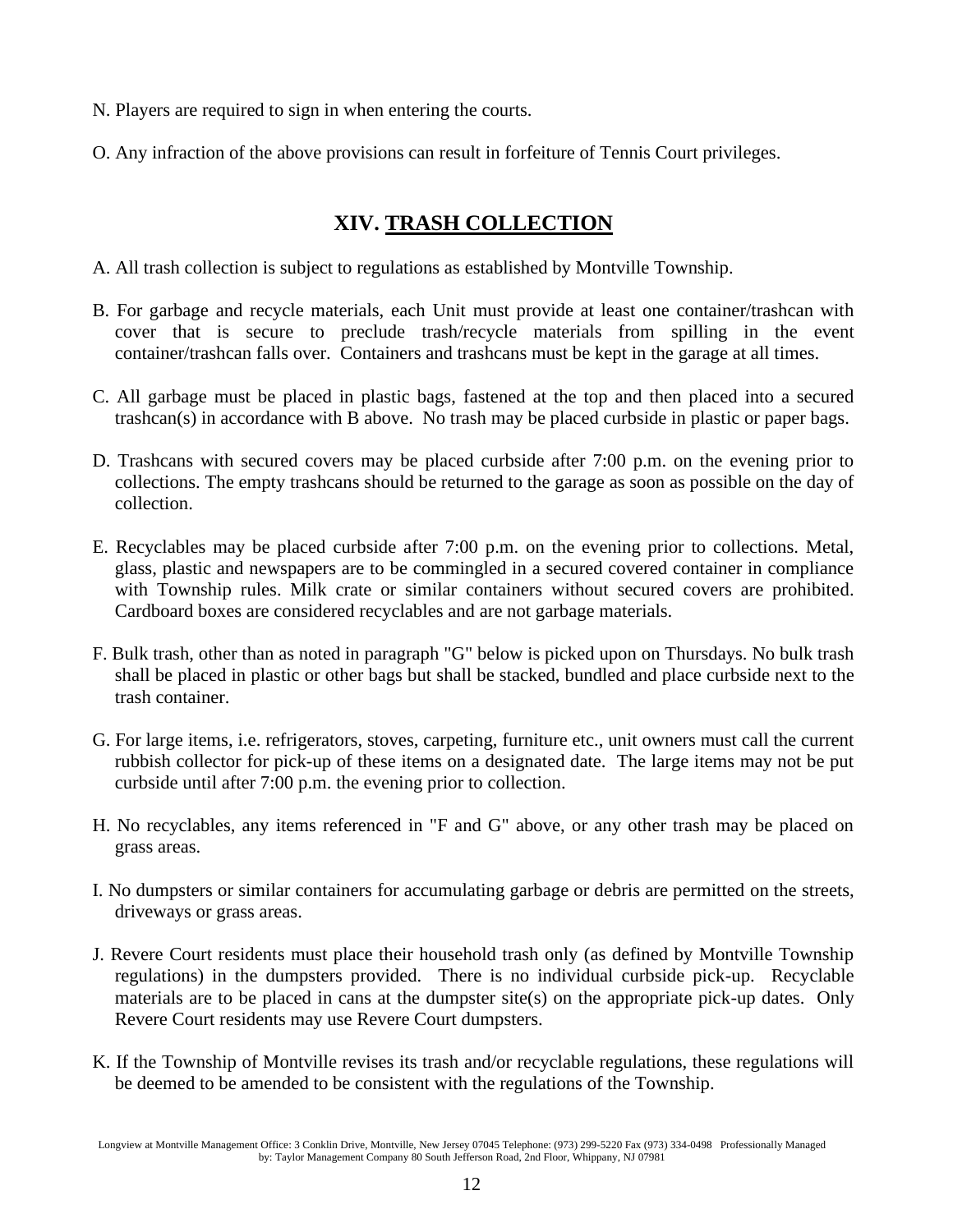#### **XV. CAMERAS**

- A. Home security cameras are permitted based on the following guidelines:
	- 1. Limit of three (3) total cameras, white in color.
	- 2. Installation may take place only within the following locations:
		- a. one (1) camera within the area of the rear door frame/trim.
		- b. one (1) within the frame/trim of the garage door.
		- c. one (1) within the frame/trim area of the front door (this includes doorbell cameras).
	- 3. Infrared cameras are permitted.
	- 4. Spotlight cameras are not permitted.
	- 5. Prior to installation, a modification request must be completed, and written approval received from the Board of Trustees.
	- 6. Cameras **cannot** be installed on the siding, allowed on the **trim** only.

#### **XV. UNIT OWNERSHIP-GENERAL USE OF UNITS & COMMON ELEMENTS**

- A. All Unit Owners are members of the Longview at Montville Association, Inc.
- B. Other than vent devices, the primary purpose of which is to prevent intrusion into the vent by animals, dryer vents may not be obstructed by any covering or material to deflect the exhaust air from the dryer. Vents may not be directed toward another unit.
- C. Garage doors shall be closed at all times when not in use.
- D. Proper vehicular speed limit must be observed. The speed limit for all streets within the community is 20 m.p.h.
- E. No exterior structural changes can be made to any unit without the express written consent of the Board of Trustees.
- F. Deck areas and/or patio areas may not be used for storage of any kind, including, but not limited to bicycles, exercise equipments, toys, storage sheds, sandboxes and combustible equipment.
- G. Patio furniture shall be permitted on the following Limited Common Elements only; Front Porch, Rear Patio, Rear & Side Decks. All furniture shall not exceed a height of 42 inches and may not block any means of egress/ingress. Standard patio umbrellas shall not be subject to the 42" height restriction, and shall not block any means of egress/ingress.
- H. LP gas barbeque grills, charcoal grills, outdoor fireplaces and other open flame cooking or heating devices are prohibited (storage or use) in the following locations;
	- 1. On any porch or balcony or any other portion of a building;
	- 2. Within any room or space of a building;
	- 3. Within 5 feet of any combustible exterior wall or on a combustible surface such as a wood deck;
	- 4. Within 5 feet, vertically or horizontally, of any opening in a wall;
	- 5. Under any building overhang;
	- 6. In any garage.

The above shall also apply to any LP gas heating device.

Longview at Montville Management Office: 3 Conklin Drive, Montville, New Jersey 07045 Telephone: (973) 299-5220 Fax (973) 334-0498 Professionally Managed by: Taylor Management Company 80 South Jefferson Road, 2nd Floor, Whippany, NJ 07981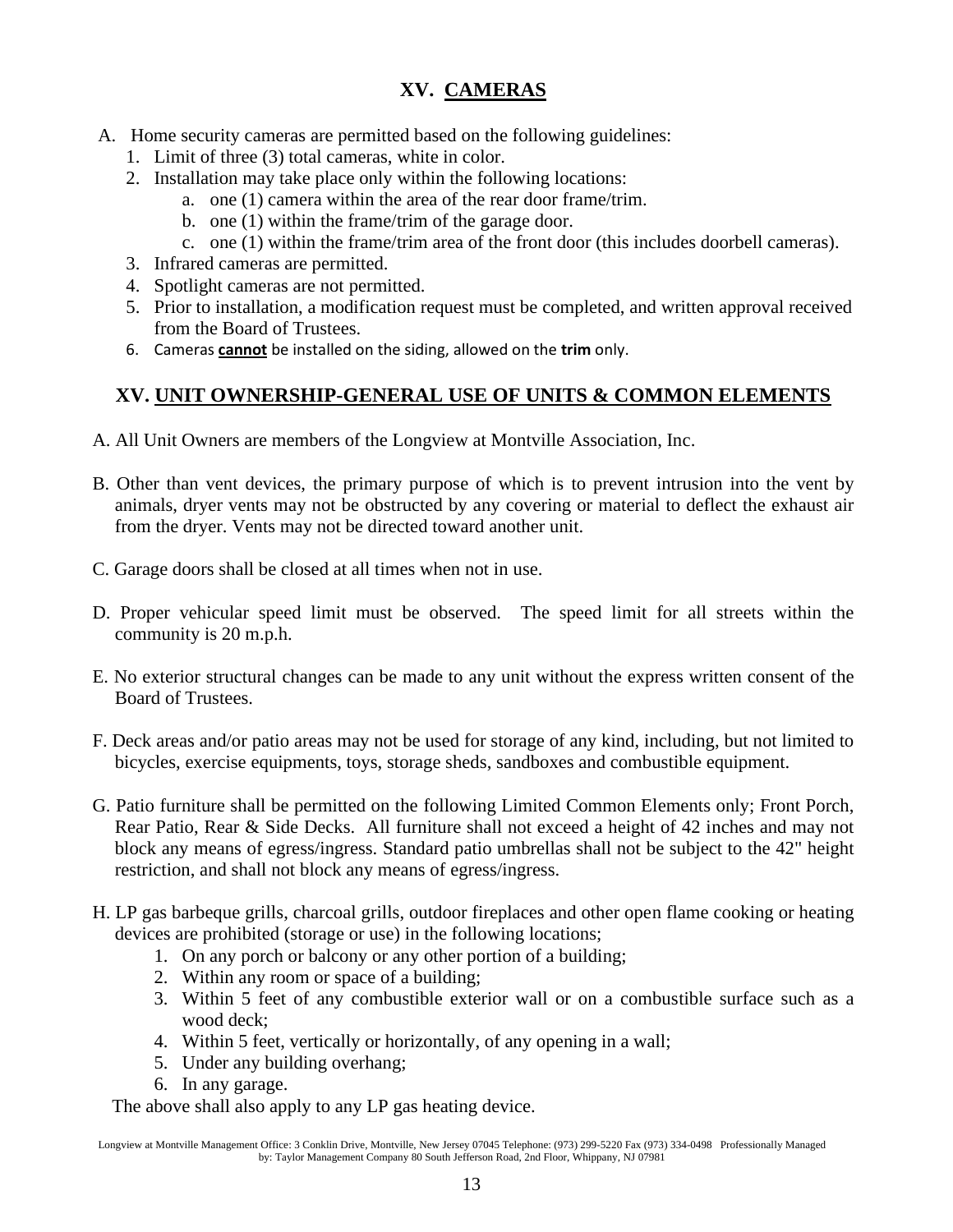- I. Cooking is allowed on rear decks and patios only. Exception-cooking is permitted in the front courtyard patio of Avon, Devonshire, and Essex units, other than for parties.
- J. No laundry or other items may be hung outside of the Unit.
- K. Carriages, playpens, bicycles, sports equipment, and the like, may not be left out at night on any Common Element or Limited Common Element, including, without limitation, hallways, patios decks, stoops, walkways, lawn areas or driveways.
- L. Shade umbrellas may be used on rear decks and patios, as well as on the front courtyard patio. Umbrellas should comport to the colors of the unit and shall not contain markings such as sport logos, advertisements, and the like. Awnings shall be allowed on rear decks and patios, as well as on the front courtyard patio provided they meet the Association's Guidelines contained in the "Awning Packet" available in the Management Office. No installation of an awning is allowed unless approval has been granted by the Association. Unit Owners wishing to install an awning must submit a Modification Form available through the Management Office for approval prior to any installation.
- M. Putting or chipping golf balls on Common Elements is prohibited.
- N. For the safety of our Longview residents and their guests, the following activities are prohibited on all sidewalks and any Common Element area located within 25 feet of an Owner's unit: powered scooters, putting or hitting of golf balls, and the playing of stickball, baseball and any other hard balls capable of causing personal injury or damage to property.
- O. No marking of any kind is to be made on Common Elements in the community. Only temporary markings are permitted on Limited Common Element areas and shall be cleaned off by sundown of the same day.
- P. Firewood may not be stored on any Common Element. Firewood may be stored off the ground with the aid of an approved log holder on the following Limited Common Elements: Decks, patios and front porches. Wood may not be stored against the side of the building/garage.
- Q. Without submitting a modification application to the Association, Unit Owners have the option to add annual plants only to the landscape beds immediately adjacent to their unit. Since these areas are Common Elements, the Board of Trustees retains the right to remove any additions at the owner's expense if the modification is considered undesirable. The Association is not responsible for damage to annuals or organic plant material as a result of the Association's landscape maintenance programs.
- R. Plants, perennial flowers and any other type of planting must first receive written approval from the Association following submission of a Landscape Modification Request Form. The Unit Owner must water any plants they or their Contractor install pursuant to any APPROVED Modification Request. Said plantings thereafter will be maintained by the Association. Should any planted item not survive or be destroyed by the Landscape vendor, replacement as currently exists with other plantings, is under the jurisdiction of the Association's House & Grounds Committee, which is under no obligation to replace any item in a "like for like" manner.

Longview at Montville Management Office: 3 Conklin Drive, Montville, New Jersey 07045 Telephone: (973) 299-5220 Fax (973) 334-0498 Professionally Managed by: Taylor Management Company 80 South Jefferson Road, 2nd Floor, Whippany, NJ 07981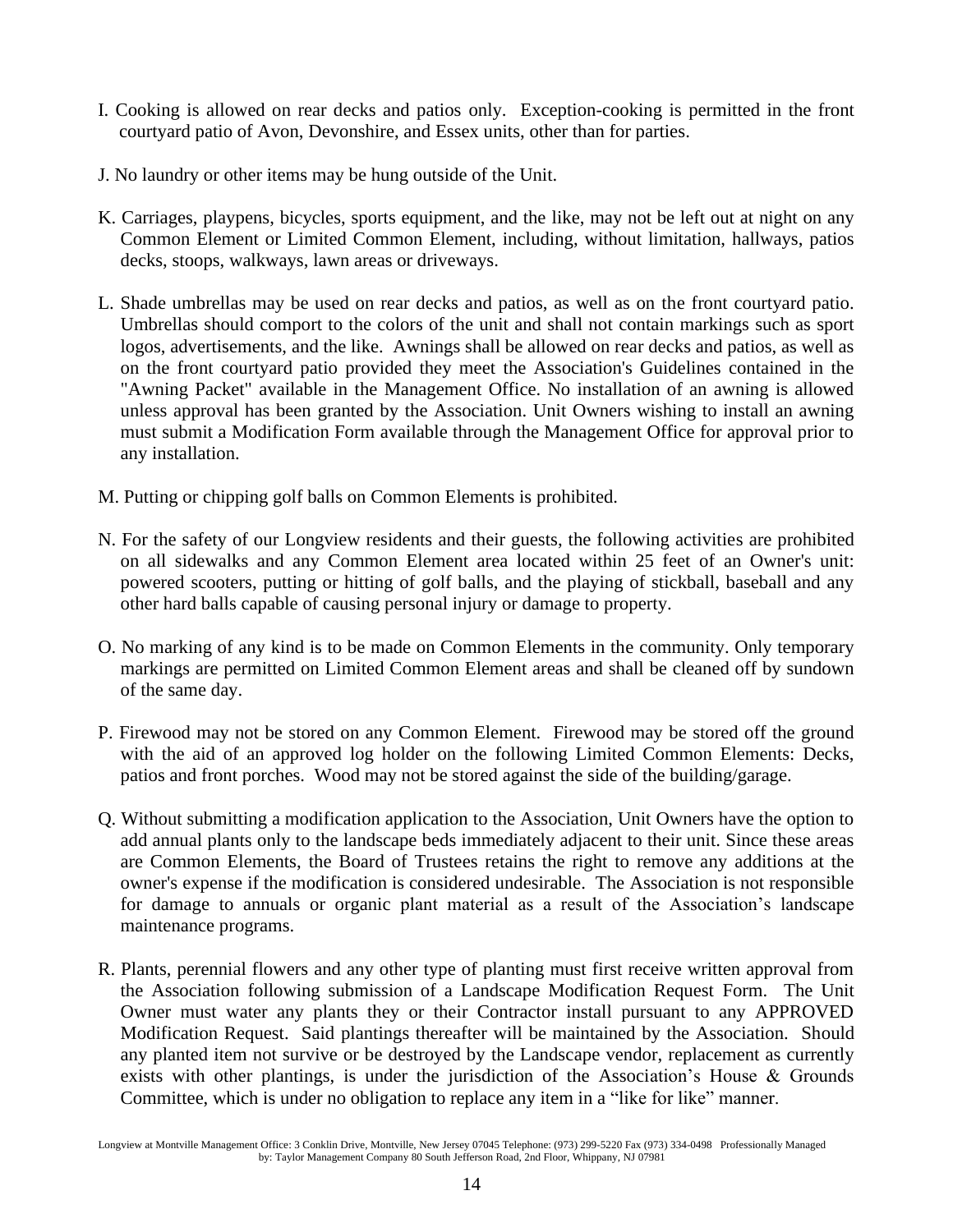- S. Potted floral displays may be placed on Limited Common Elements provided they are in containers of sufficient size and weight to prohibit falling. They may not impose a safety hazard; block an ingress/egress; or, obstruct another resident's views. The type of container shall also comport with the color of the Condominium building. No containers may be placed in the landscape beds. Planters of any size are prohibited on deck rails.
- T. No Unit Owner (or tenant) shall have the right to engage contractors to perform services on the Common Elements.
- U. Nothing may be added to, or suspended from the exterior of any unit except the following items: screen door(s), door knocker(s) and a kick plate. A written Modification Agreement must be submitted for approval prior to installation.
- V. No holiday lighting is permitted to be installed on any part of the building, windows, deck, patio, nor any landscape plantings along the walkway or anywhere around the exterior of the unit. However, an Owner may hang holiday wreaths on the unit front entrance door(s), around or hanging from the exterior garage light(s), provided the decoration is less than 2 feet square or 2 feet in diameter. However, secured free-standing decorations with or without lights are permitted on the front porch, providing the height shall not exceed 4 feet. All holiday decorations shall be allowed from Thanksgiving and removed by January 15th.
- W. Any resident who is one (1) month or more in arrears in the payment of fines, assessments, monthly maintenance, attorney or late fees will NOT be permitted to use the Association Facilities, i.e. clubhouse, tennis courts, pool, etc., until such time that any arrears are satisfied. A lien may be filed on the unit for these amounts.
- X. No bird houses/baths and/or feeders are permitted anywhere in the Community.
- Y. Common Element areas may not be used for parties, erecting tents or portable tables and chairs. Only the clubhouse and Limited Common Elements may be used. However, a block party, organized by the Association may utilize the Common Elements for this purpose with the approval of the Board of Trustees. Portions of a street may be blocked after approval is received and the Montville Township Police are notified in advance.
- Z. No notices, advertisement, posters, signs, flyers or postings may be attached to mailboxes, light poles, street signs, the Clubhouse sign or any other unauthorized component on the Limited Common and Common Elements.
- AA. Gasoline or Liquid Propane powered generators for electricity may not be stored or used (1) inside a townhouse (including the garage) or apartment unit, or (2) on the Association's Common Elements or Limited Common Elements.
- BB. The only generator permitted to provide electricity is one that utilizes a permanent natural gas hook-up, installed by a NJ State Licensed Plumber and/or Electrician. A written Modification Application must be submitted to the Board of Trustees for approval prior to installation.

Longview at Montville Management Office: 3 Conklin Drive, Montville, New Jersey 07045 Telephone: (973) 299-5220 Fax (973) 334-0498 Professionally Managed by: Taylor Management Company 80 South Jefferson Road, 2nd Floor, Whippany, NJ 07981